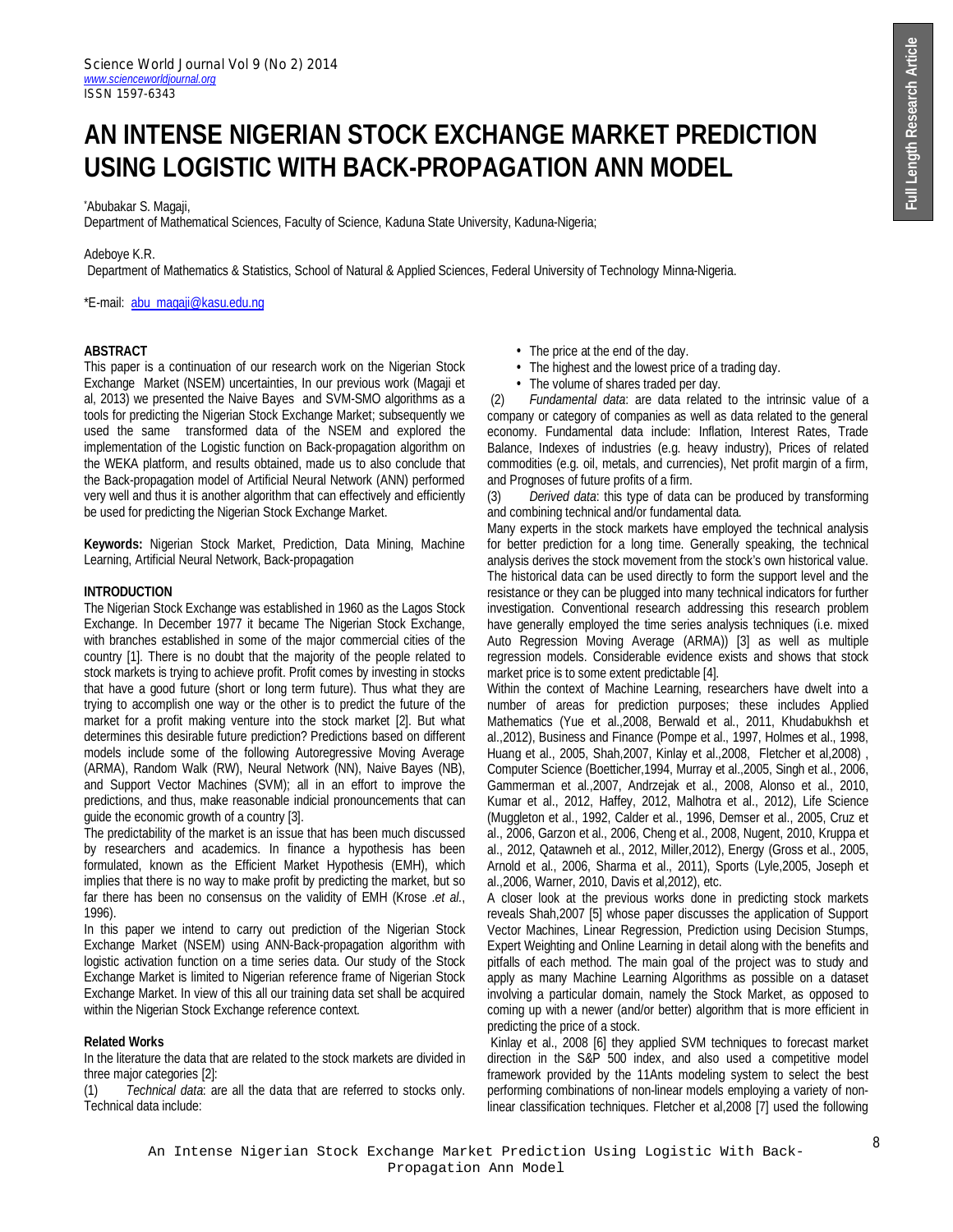algorithms, Artificial Neural Networks (ANN), Support Vector Machines (SVM) and Relevance Vector Machines (RVM) to predict daily returns for an FX carry basket.

As for the most recent works that featured to predict Nigerian Stock Markets, three out of five conducted researches (2009 -2011) used the ANN models. Akinnwale et al (2009) [8] used regression analysis to analyze and predict untraslated and translated Nigerian Stock Market Price (NSMP). Based on the findings of the study, translated NSMP prediction approach was more accurate than untranslated NSMP using regression analysis algorithm.

Olabode et al [9] presented the use of a neural network simulation tool for stock market price, where various neural models like Multi-Layered Perceptron (MLP), Radial Basis Function (RBF), Generalized Regression Neural Networks (GRNN), Generalized Feed Forward Neural Networks (GFFNN) and Time Lagged Recurrent Networks (TLRN) were tested. The TLRN network architecture with one hidden layer and five processing elements was able to model the problem, as it came out to be the best model with good generalization capability.

Bello et al (2011) utilized ANNs model to predict closing price of AshakaCem Security in Nigerian Stock Market price index. They employed Feed Forward Artificial Neural Network (FFANN) Architecture and obtained results, which were evaluated on four performance indicators [Mean Square Error (MSE), Correlation Coefficient (r), Normalize Mean Square Error (NMSE) and Mean Absolute Error (MAE)] [10].

Whereas Agwuegbo et al (2010) urged that "The daily behaviour of the market prices revealed that the future stock prices cannot be predicted based on past movements" [11]. Though the result from the study provided evidence that the Nigerian stock exchange is not efficient even in weak form and that NSE follow the random walk model; thus concluded that Martingale defines the fairness or unfairness of the investment and no investor can alter the stock price as defined by expectation. The other work found in the literature, that did not make use of the ANN is the one presented by Emenike K.O (2010) [12], the Autoregressive Integrated Moving Average *(p,d,q)* model [ARIMA] was used to models and forecasts stock prices of the Nigerian Stock Exchange. The predictions failed to match market performance between certain periods of time, thus the adequacy of ARIMA (1.1.1) model to forecast the NSE index was questioned. The researcher concluded that the deviations found between forecast and actual values indicate that the global economies crisis destroyed the correlation relationship existing between the NSE index and its past.

#### **The Logistic Back-propagation Model**

The back-propagation algorithm (McClelland, 1989) is used in layered feed-forward ANNs. This means that the artificial neurons are organized in layers, and send their signals "forward", and then the errors are propagated backwards[3]. The network receives inputs by neurons in the input layer, and the output of the network is given by the neurons on an output layer. There may be one or more intermediate hidden layers. The back-propagation algorithm uses supervised learning, which means that we provide the algorithm with examples of the inputs and outputs we want the network to compute, and then the error (difference between actual and expected results) is calculated. The idea of the back-propagation algorithm is to reduce this error, until the ANN learns the training data. The training begins with random weights, and the goal is to adjust them so that the error will be minimal.

#### **Training Algorithm – Back-propagation**

The Multi-Layer Perceptron (MLP) and many other neural networks learn using an algorithm called back-propagation. With back-propagation, the input data is repeatedly presented to the neural network. With each presentation the output of the neural network is compared to the desired output and an error is computed. This error is then fed back (backpropagated) to the neural network and used to adjust the weights such that the error decreases with each iteration and the neural model gets closer and closer to producing the desired output[5].

During forward propagation through a network, the output (activation) of a given node is a function of its inputs. The inputs to a node, which are simply the products of the output of preceding nodes with their associated weights, are summed and then passed through an activation function before being sent out from the node. Thus, we have the following:

$$
S_i = \sum_{j=0}^n w_{ij} a_j \tag{1}
$$

where  $S_i$  is the total input at Layer *i*,  $w_{ij}$  is the weight of the input from node *j* in Layer *i*, and  $a_j$  is a logistic activation function defined as in (2) below

$$
a_i = f(S_i)
$$
, where  $f(x) = \frac{1}{(1 + e^{-x})}$  (2)

The backward pass is the error back-propagation and adjustment of weights. Gradient descent approach with a constant step length, also referred to as learning rate, is used to train the network.

The Delta rule (Lugar and Stubblefield, 1993) uses gradient descent learning, as defined in (4) below, to iteratively change network weights to minimize error (i.e. to locate the global minimum in the error surface).This method minimizes the sum of squared errors, as defined in (5), of the system until a given minimum or stop at a given number of epochs (cycles), where epoch is the term specifying the number of iterations to be done over the training set. The error is multi-dimensional and may contain many local minima. A momentum term may be added to avoid getting stuck in local minima or slow convergence. The output of each processing unit for the backward pass is defined as:

$$
f'S_i = a_i * (1 - a_i)
$$
\n<sup>(3)</sup>

Weights are then updated by the gradient descent method:

$$
\delta_i = -(\frac{\partial_{\varepsilon}}{\partial s_i})
$$
\n(4)

$$
w_{ij}^* = w_{ij} + \alpha \delta_i a_j \tag{5}
$$

where ε is the Mean Squared Error (MSE) and  $α$  is the step size (learning rate).

After the training process is completed, the network with specified weights can be used for testing (validation) a set of data different from those used for training. The results achieved can then be used for generalization of the approximation of the network.

#### **METHODOLOGY**

The objectives of this work is to illustrate that ANN with logistic activation function run on back-propagation algorithm can effectively be used to predict the Nigerian Stock Exchange Market (NSEM) index values using previous day's index values, and previous day's NGN/USD exchange rate. In this study the following input variables would be considered to ultimately affect the stock exchange market index value.

- NSE All Share index (according to closing price) (NSE\_ASI)
- NGN/USD exchange rate (NGN\_USD) 9

An Intense Nigerian Stock Exchange Market Prediction Using Logistic With Back-Propagation Ann Model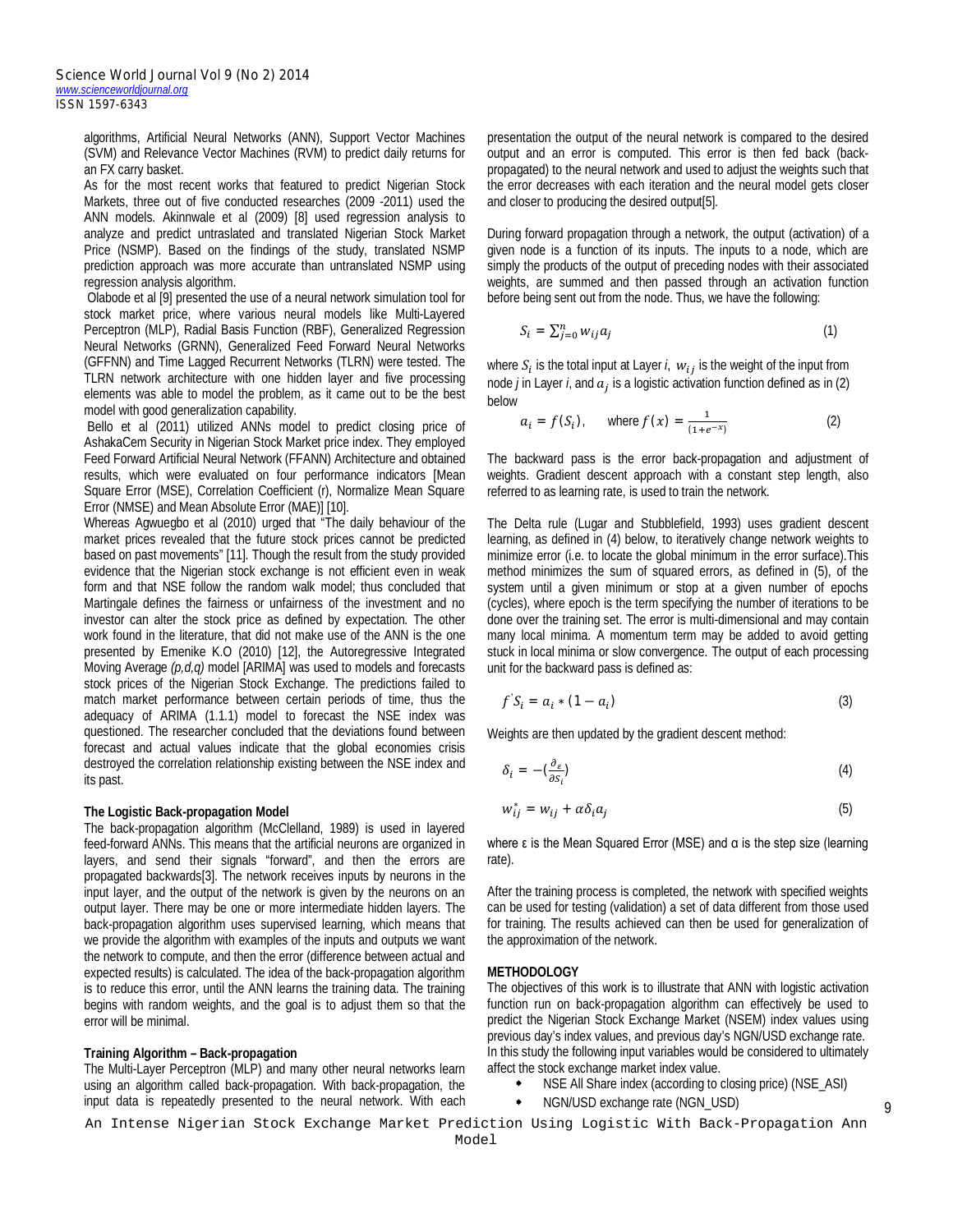*Science World Journal Vol 9 (No 2) 2014 www.scienceworldjournal.org ISSN 1597-6343*

- NSE Market Capitalization (according to closing price) (NSE\_MCAP)
- Volume (VOL\_CLOSING)
- Value (VAL\_CLOSING)

The closing value ( $VAL_{CLS} = Y$ ) is taken as a function of the following variables: NSE\_ASI=X<sub>1</sub>, NGN\_USD=X<sub>2</sub>, NSE\_MCAP=X<sub>3</sub>, and  $VOL_{CLS} = X_4$ and so for a typical logistic activation function, we can express it as in equation (6).

$$
Y = \frac{1}{1 + e^{\sum_{i=1}^{4} X_i W_i}}
$$
 (6)

where W<sub>i</sub>'s are the corresponding input weights.

Our model in equation (6) is explicitly expressed in 3.2.1 using MLP with a logistic activation function on back-propagation algorithm and predetermined topology from Easy NN software.

Experimental data were downloaded from the websites of three prominent/registered Nigerian stock brokers these are Cowry, CashCraft and BGL. The data collected is for a period of 570 days starting from January 4, 2010 to April 30, 2012 excluding weekends and public holidays.

While pre-processing our data the mean of each the five attributes (*NSEASI, NGN\$, NSEMcap, VOLcls* and *VALcls)* were used to further transformed data into nominal values of "small" and "large" for the first four attributes, while nominal values of "low" and "high" were used for the fifth attribute. We implemented the Logistic back-propagation algorithm using the WEKA software and results were obtained as presented below.



**Figure 1:** A MLP of 4-2-1 Topology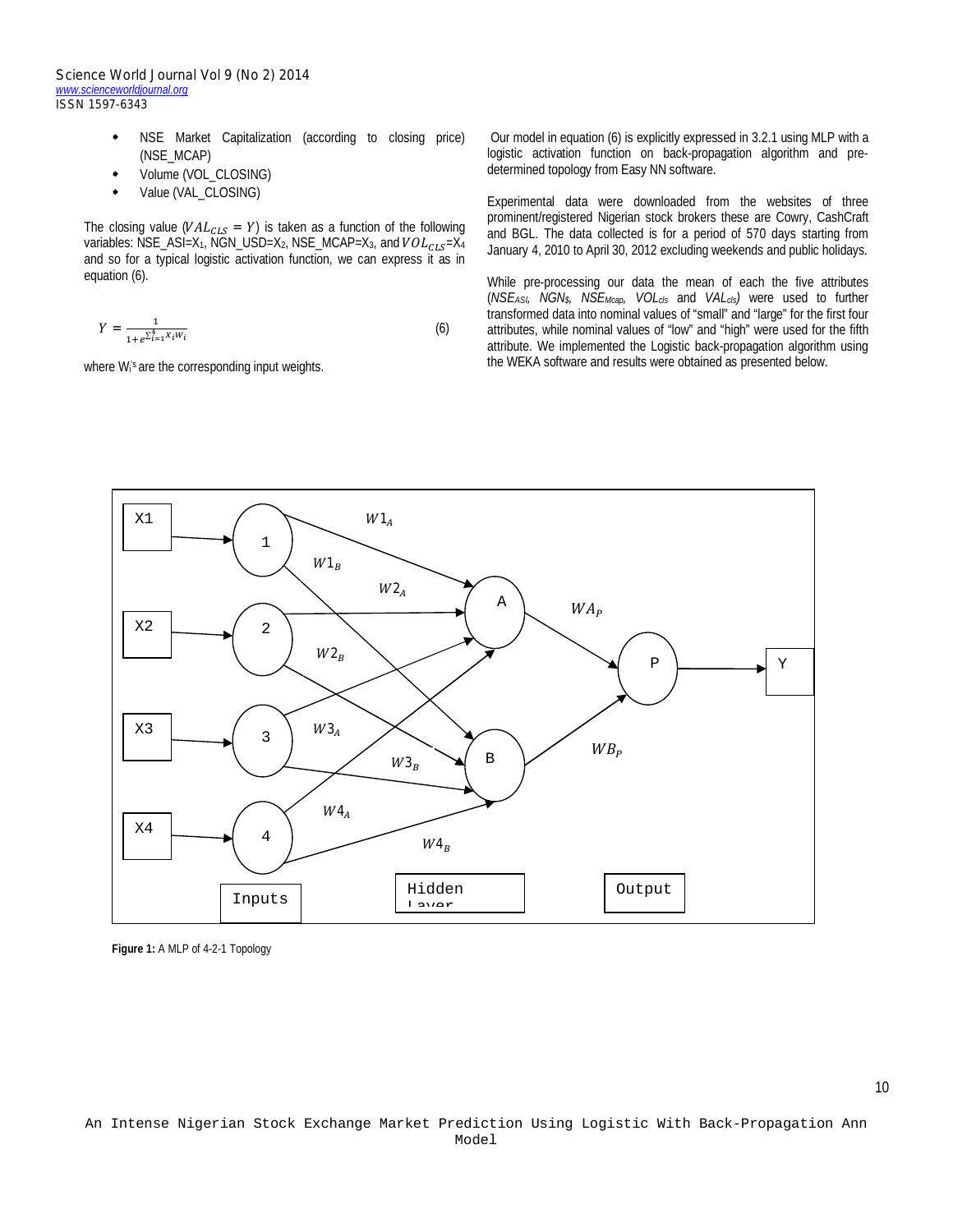Part A: The calculations for the feed forward (i.e. forward pass), from equations (1) and (2), we proceed as follows: Neuron A. Input to neuron A is given by:

total input<sub>A</sub> = 
$$
(X1 * W1_A) + (X2 * W2_A) + (X3 * W3_A) + (X4 * W4_A)
$$

Output of neuron A is given by:

$$
Out_A = \frac{1}{1 + e^{-total \, input_A}}
$$
\n(8)

\nNeuron B

Input to neuron B is given by:

total input<sub>B</sub> = 
$$
(X1 * W1_B) + (X2 * W2_B) + (X3 * W3_B) + (X4 * W4_B)
$$
 (9)

Output of neuron A is given by:

$$
Out_B = \frac{1}{1 + e^{-\text{total input}_B}}
$$
 (10)

Neuron P. Input to neuron P is given by:

total input<sub>p</sub> =  $(Out_A * WA_P) + (Out_B * WB_P)$  (11)

Output of neuron P is given by:

$$
Out_P = \frac{1}{1 + e^{-total\,input_P}}\tag{12}
$$

Part B: The calculations for a reverse pass of Back Propagation, from equations (3), (4) and (5), proceed as follows:- Calculate errors of output neurons:

$$
\delta_P = out_P(1 - out_P)(target_P - out_P) \tag{13}
$$

Change output layer weights:

$$
W_{AP}^+ = W_{AP} + \alpha \delta_P out_A \tag{14}
$$

$$
W_{BP}^+ = W_{BP} + \alpha \delta_P out_B \tag{15}
$$

Calculate (back propagation) hidden layer errors:

$$
\delta_A = out_A (1 - out_A) \delta_P W_{AP}) \tag{16}
$$

$$
\delta_B = out_B (1 - out_B) \delta_P W_{BP}) \tag{17}
$$

Change hidden layer weights:

$$
W_{1A}^{+} = W_{1A} + \alpha \delta_A i n_1 \tag{18}
$$

$$
W_{1B}^{+} = W_{1B} + \alpha \delta_B i n_1 \tag{19}
$$

$$
W_{2A}^{+} = W_{2A} + \alpha \delta_A i n_2 \tag{20}
$$

 $W_{2B}^+ = W_{2B} + \alpha \delta_B i n_2$ (21)

$$
W_{3A}^{+} = W_{3A} + \alpha \delta_A i n_3
$$
\n(22)  
\n
$$
W_{3B}^{+} = W_{3B} + \alpha \delta_B i n_3
$$
\n(23)

$$
W_{4A}^+ = W_{4A} + \alpha \delta_A i n_4 \tag{24}
$$

$$
W_{4B}^+ = W_{4B} + \alpha \delta_B i n_4 \tag{25}
$$

## **RESULTS**

(7)



Figure 2: Structure of the 4-2-1 NN fully activated@ alpha=0.58 and momentum=0.65



**Figure 3:** Graph of 4-2-1 Training/Validation@ alpha alpha=058 and momentum=0.65



**Figure 4:** Actual versus Predicted Trend@ alpha=0.58 and momentum=0.65



alpha=0.58 and momentum=0.65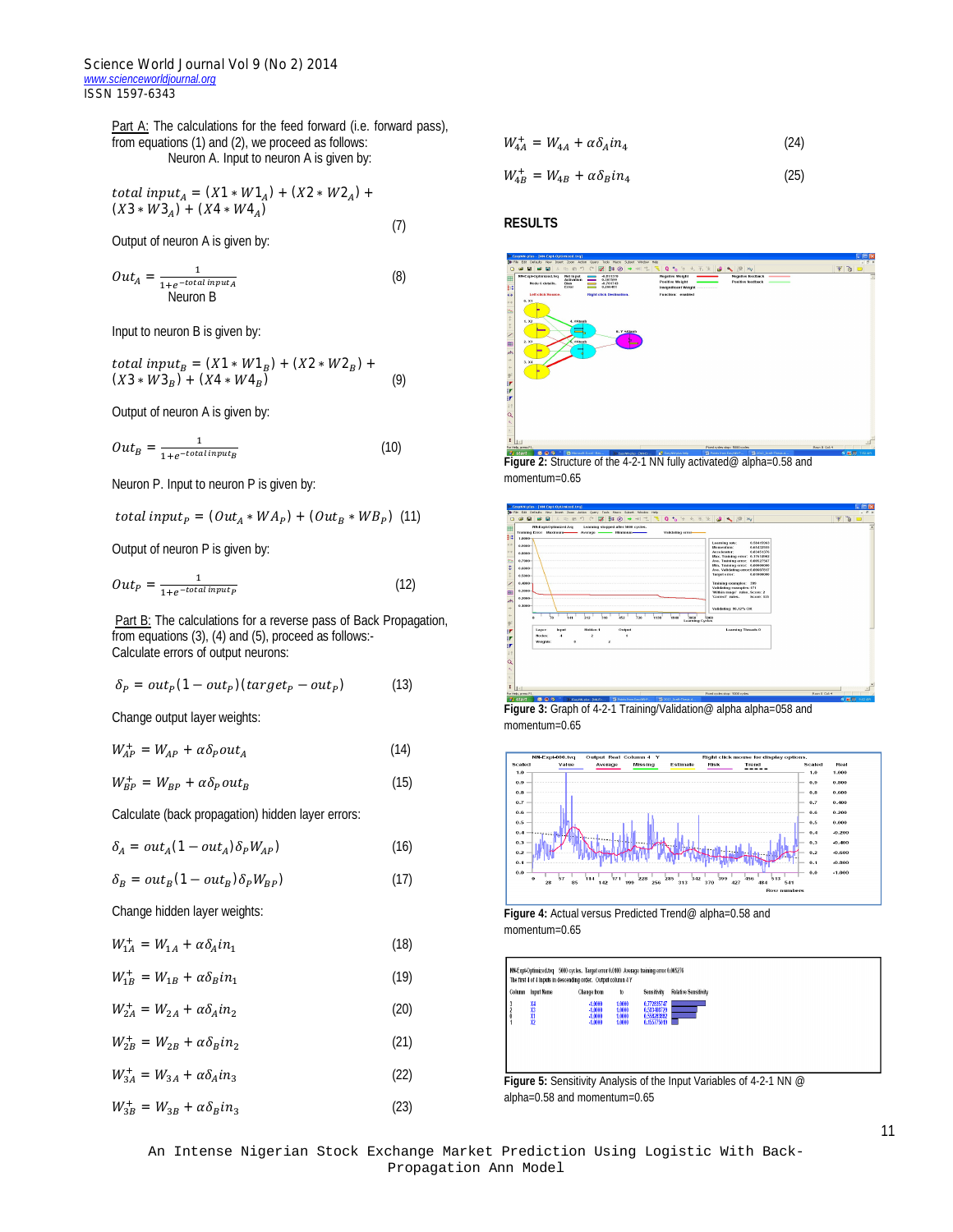| Column<br><b>Input Name</b> | Importance                 | <b>Relative Importance</b> |
|-----------------------------|----------------------------|----------------------------|
| X4                          | 15.9407                    |                            |
| $x_3$<br>Ÿ1<br>X2           | 8,6948<br>6,5116<br>2.4519 |                            |

Figure 6: Relative Importance of the Input Variables of 4-2-1 NN @ alpha=0.58 and momentum=0.65

**Table 1:**Analysis of the Coefficient and Odd ratios for Class "Bad" for the Logistic/Back-propagation Algorithm

| Attribute      | Coefficiet (Ci) of<br>Class "Bad" | Odd ratios of Class<br>"Bad" |
|----------------|-----------------------------------|------------------------------|
| <b>NSE-ASI</b> | $-0.0007$                         | 0.9993                       |
| NGN_USD        | 0.0630                            | 1.0650                       |
| NSE_MCAP       | 0.0034                            | 1.0034                       |
| VOL_CLS        | 0.0085                            | 1.0085                       |
| VAL CLS        | $-0.0836$                         | 0.9198                       |

**Table 2:**Results of Stratified Cross validation for the 570 instances for the Logistic Algorithm

| <b>Correctly Classified Instances</b> | 566 (99.2982%) |  |  |
|---------------------------------------|----------------|--|--|
| Incorrectly Classified Instances      | 4 (0.7018%)    |  |  |
| Kappa statistic                       | 0.9852         |  |  |
| Mean absolute error (MAE)             | 0.0081         |  |  |
| Root mean square error (RMSE)         | 0.0612         |  |  |
| Relative absolute error (RAE)         | 1.7108%        |  |  |
| Root relative square error (RRSE)     | 12.5425%       |  |  |

|  |  |  | Table 3: Detailed Accuracy by Class for the Logistic/BP Algorithm |  |
|--|--|--|-------------------------------------------------------------------|--|
|  |  |  |                                                                   |  |

| Class | TΡ<br>Rate | FP<br>Rate | Precision | Recall | F.<br>Measure | <b>ROC</b> |
|-------|------------|------------|-----------|--------|---------------|------------|
| Bad   | 0.997      | 0.014      | 0.991     | 0.997  | 0.994         |            |
| Good  | 0.986      | 0.003      | 0.995     | 0.986  | 0.991         |            |

=== Confusion Matrix for the Logistic Algorithm ===

a b <-- classified as

|  | $\begin{pmatrix} 347 & 1 \\ 3 & 219 \end{pmatrix}$ $\begin{matrix}  a=Bad \\ b=Good \end{matrix}$ | (26) |
|--|---------------------------------------------------------------------------------------------------|------|
|  |                                                                                                   |      |

#### **DISCUSSION**

## **Analysis of the Results from Simulations on Easy-NN Software**

The results obtained from simulation of our NSE data on the platform of Easy-NN software indicated that:

- (i) The best fitted topology is the 4-2-1 NN (i.e. 4 input, 2 hidden and 1 output layers) *[see Fig 2]*.
- (ii)From the 399 instances that were used for training the network we recorded an average training error of

0.005276; simultaneously for the 171 instances used for validation, 80.12% were validated correctly *[see Fig 3 & 4]*.

(iii) The sensitivity and relative importance analysis had shown that X1(VAL\_CLS) has the highest relative sensitivity/importance, X3(NSE\_MCAP) took a second<br>position, X1(NSE\_ASI) came third, while position, X1(NSE\_ASI) came third, while X2(NGN\_USD) is the least in the hierarchy *[see Fig 5 & 6]*.

## **Analysis of the Results from Implementation of Logistic/BP algorithms on WEKA Software.**

From table (1) we see that the odd ratios of class "Bad" for all the five attributes have an approximate 50-50 percent chances, thus the odds of classification for "Bad" is 1 to 1 and so also for the odds of classification for "Good" is 1 to 1. Tables (2) and (3) give us a stratified cross validation for the 570 instances implemented with the Logistic algorithm; we see that the correctly classified instances (99.3%) indicates a very high learning capabilities, this is also attested by the confusion matrix in equation (26).

## **CONCLUSION**

Based on our findings, it is clear that through the processes of data mining (semi-transformation of the data before analyzing it) the Logistic/Back-propagation algorithm had effectively predicted the NSE.

Further works will involve research work on possibilities of using other Machines Learning algorithms to predict the NSE.

# **REFERENCES**

- [1] Marwala L.R., 'Forecasting the Stock Market Index Using Artificial Intelligence Techniques'2007
- [2] Hellstrom T. And Holmstrom K., Predicting the Stock Market, Technical Report Series, Malardalen Univeristy Sweden, 1998.
- [3] S.M. Kendall and K.ord, *Time Series*, 3rd ed. (Oxford University Press, New York, 1990)
- [4] A.W. Lo and A.C. Mackinlay, Stock market prices do not follow random walks: Evidence from a simple specification test, *Review of Financial Studies 1 (1988) 41-66*
- [5] Shah H.V., 2007, Machine Learning Techniques for Stock Prediction, **Foundations of Machine Learning |**  *Spring 2007*
- [6] Kinlay J andRico D., Can Machine Learning Techniques be used to predict Market Directions?, Journal of Finance, 2008
- [7] Fletcher T., Redpath F., and D'Alessadro J., Machine Learning in FX Carry Basket, 2007.
- [8] Akinwale A.T, Arongundade O.T and Adekoya A.F. (2009), *Translated Nigeria Stock Market Prices using Artificial Neural Network for Effective Prediction*, *Journal of Theoretical and Applied Information Technology, 36-43.*
- [9] Olabode O., Adeyemo A.B, and Coker C.O., *Artificial Neural Network for Stock Market Forecasting*, *www.sciencenigeria.org/index2.php?option=com\_doc man...doc.*